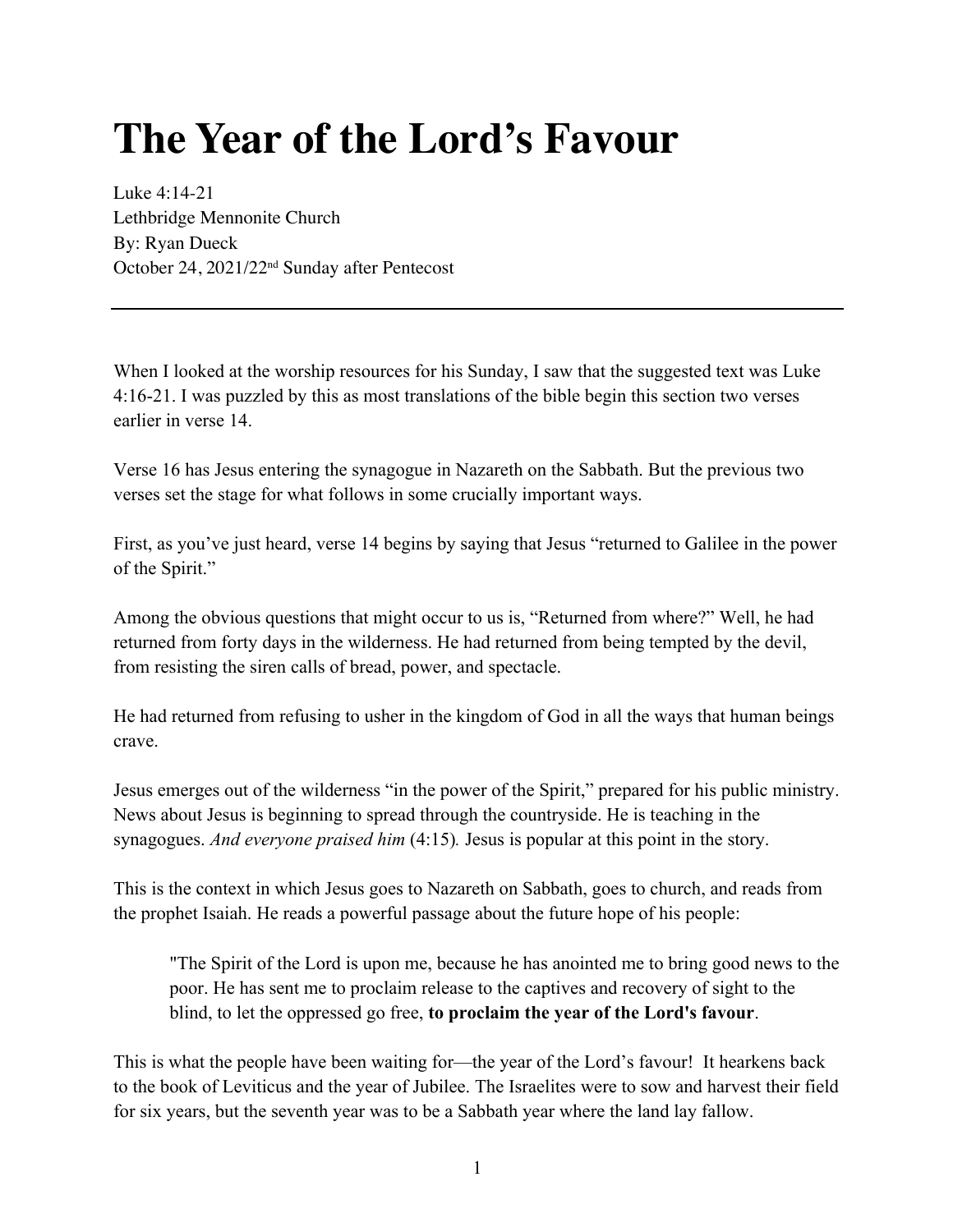And every seven Sabbath years there was to be a year of Jubilee. This was to be a year of liberty for all. It was kind of a "reset" year. Slaves and prisoners would be freed, debts would be forgiven, the land and the people would rest.

"The year of the Lord's favour" came to be an expression of more generalized hope in the imagination of Jesus' people. Wrong things being made right. God showing up to forgive and restore and reclaim and redeem his people.

So, Jesus reads these powerful words of hope echoing the law and the prophets. Then he rolls up the scroll, sits down (it was customary in the synagogue to stand to read Scripture and sit when you were beginning to teach), and says "Today, this scripture is fulfilled in your hearing."

Wow. This is sort of the ancient equivalent of the mic drop.

Despite the staggering nature of Jesus' claim, people are still feeling pretty good. "All spoke well of him and were amazed at the gracious words that came from his lips," it says.

Then things take a turn. I said that our suggested reading started too late; it also ended too early. Let's pick it up where we left off in verse 23.

Jesus said to them, "Surely you will quote this proverb to me: 'Physician, heal yourself!' And you will tell me, 'Do here in your hometown what we have heard that you did in Capernaum."

24 "Truly I tell you," he continued, "no prophet is accepted in his hometown. [oh-oh, what's Jesus doing here…?]

25 I assure you that there were many widows in Israel in Elijah's time, when the sky was shut for three and a half years and there was a severe famine throughout the land. 26 Yet Elijah was not sent to any of them, but to a widow in Zarephath in the region of Sidon. 27 And there were many in Israel with leprosy in the time of Elisha the prophet, yet not one of them was cleansed—only Naaman the Syrian."

28 All the people in the synagogue were furious when they heard this. 29 They got up, drove him out of the town, and took him to the brow of the hill on which the town was built, in order to throw him off the cliff. 30 But he walked right through the crowd and went on his way.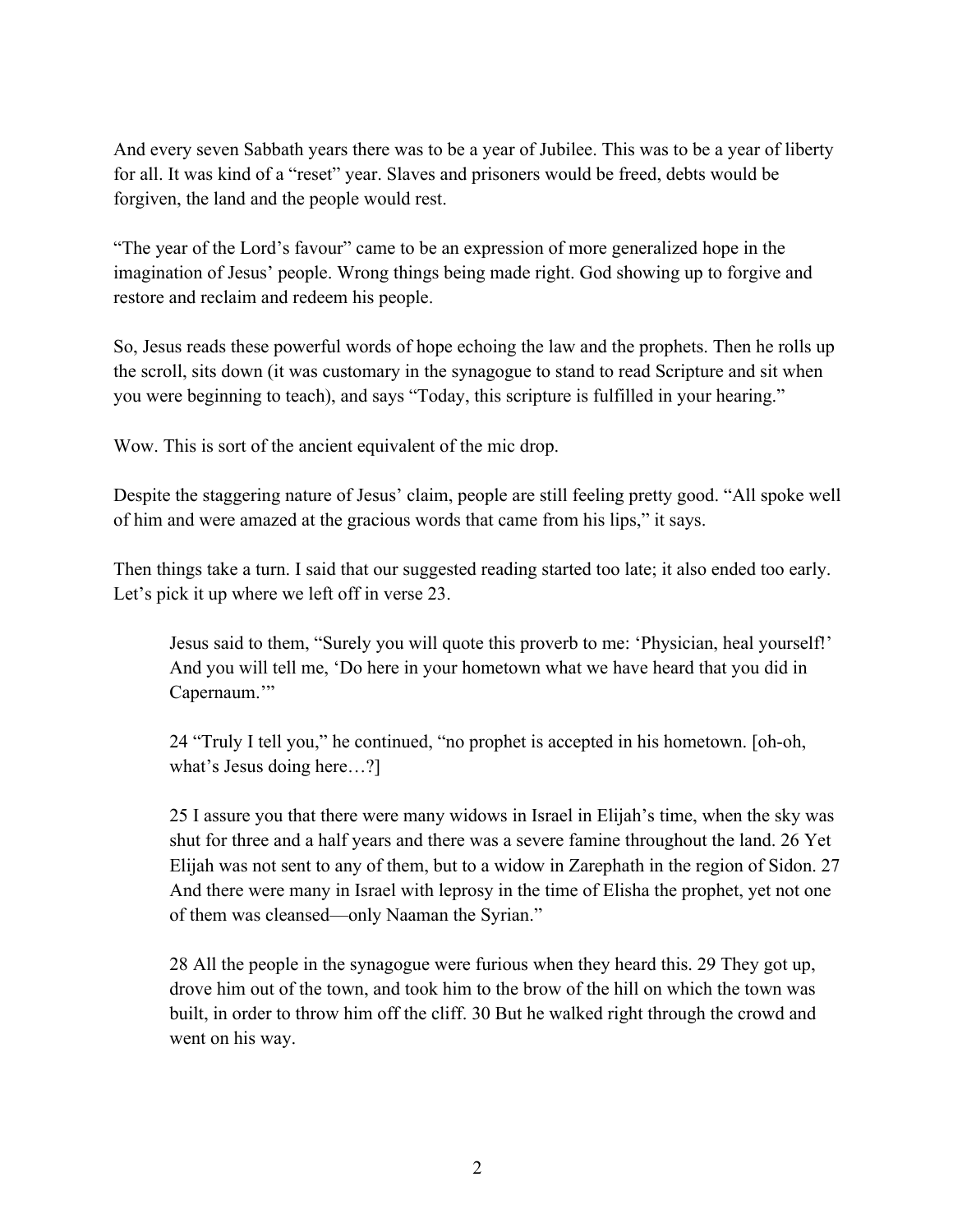A few verses ago, the devil was urging Jesus to throw him off the high point of the temple to give God a chance to miraculously save him and wow the watching crowds. Now the crowd want to drive Jesus off a cliff themselves.

Why? What happened to the "gracious words" that came from Jesus' lips? What happened to everyone praising Jesus and speaking well of him? How could things change so rapidly in Jesus' hometown?

Well, it seems that people didn't appreciate Jesus' linkage of the prophecy from Isaiah about "good news for the poor" and "the year of the Lord's favour" with the wrong sorts of people.

What is he doing bringing up these uncomfortable historical reminders about how God was at work outside the people of Israel even back in Elijah's and Elisha's time?

Why is he talking about a widow in Zarephath (in modern day Lebanon) and Naaman the Syrian? Why is he pointing out that even in the past God's favour extended beyond his chosen people, even, at times, *instead* of his chosen people?

Isaiah wasn't talking about *those* people in that passage that Jesus stood up to read! He was talking about us!

The people in the synagogue in Nazareth were quite delighted with Jesus when they thought he was telling them that their team had good things coming to them.

But when Jesus suggested that "the year of the Lord's favour" extended beyond their borders and boundaries? Well, then they wanted to get rid of him.

\*\*\*

Well, of course we know that Jesus would indeed insist upon living and teaching and healing and forgiving and dying not only for his people but for all. For his friends and for his enemies.

A lot has happened since Jesus did the scripture reading in his hometown synagogue and shocked people with his interpretation of these ancient words.

Today, the gospel is proclaimed in countless languages around the world. It is lived out in China and Thailand and the Philippines and Burkina Faso and Colombia and Ethiopia and countless other places.

Good news has been proclaimed to the poor.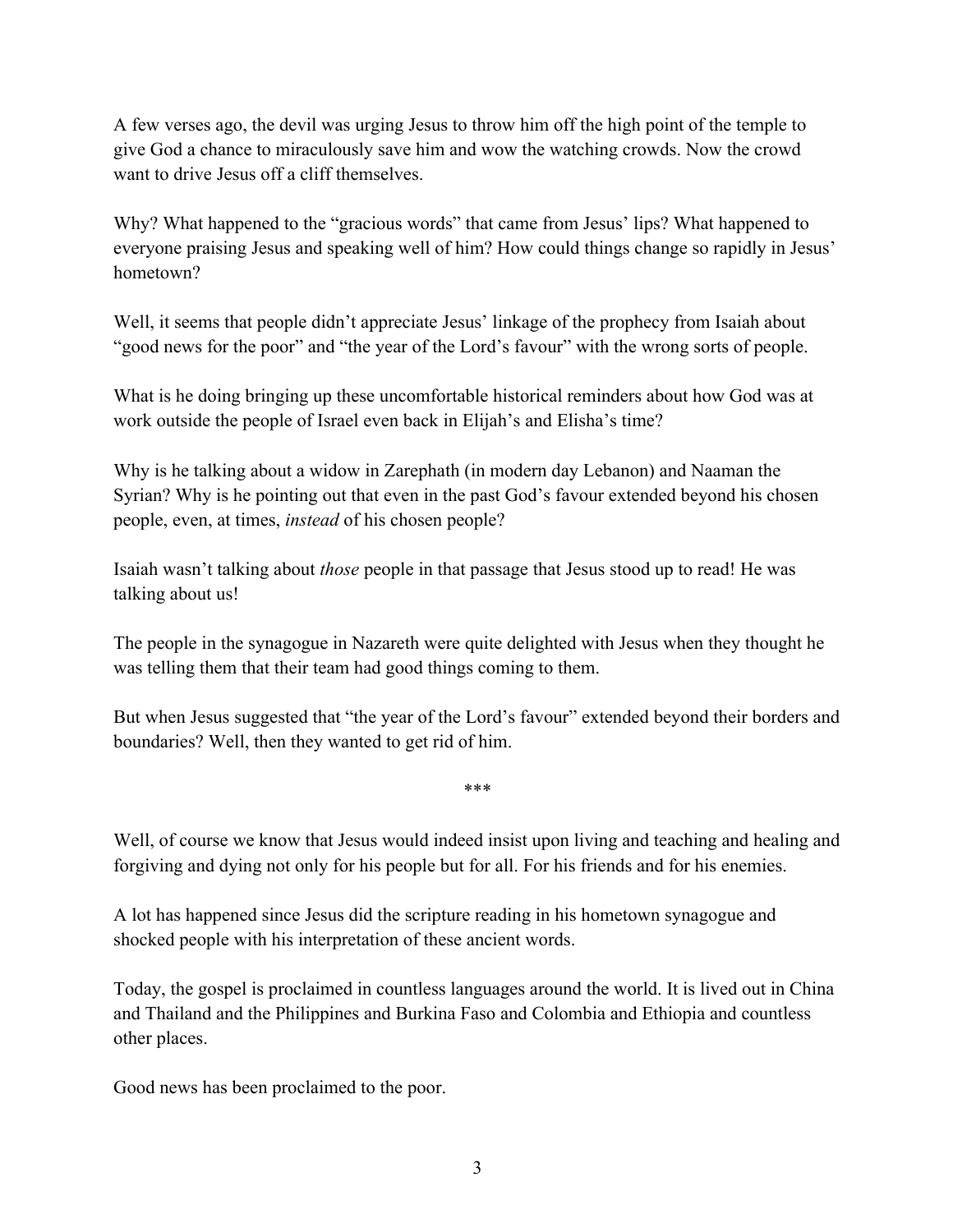Freedom has been proclaimed to the prisoners. The blind see. The oppressed are freed. Those who mourn are comforted. Love and forgiveness are extended in the name of and in imitation of Christ.

Not fully or finally, of course. Not this side of eternity. Our witness is still decidedly imperfect. Creation still groans in anticipation of its final redemption.

But two thousand or so years after Jesus' time on earth, "the year of the Lord's favour" has indeed been fulfilled in the person of Christ, and been proclaimed by his body on earth, the church.

And this body of Christ is now a big, beautiful, multi-ethnic family of faith. Christ's praises are sung in virtually every tongue under heaven. A tiny little Jewish sect has become a global faith.

I think we sometimes take for granted how truly remarkable this is. We forget how deeply the Rabbi who stood up to read Scripture in that synagogue in Nazareth has altered history.

Our deepest and most admirable assumptions about the value and dignity of each human life (even the "weak") are unintelligible without the beatitudes and the prophetic tradition Jesus' teaching builds on of caring for the stranger, the widow, the orphan.

So many of our most cherished institutions from hospitals to universities to science to human rights proceed out of Christian assumptions about the nature of God, the nature of humanity, the nature of reality.

None of these things were inevitable. They exist only because Jesus Christ altered the course of history and because his church has imperfectly borne witness to this.

And on this Sunday where we think about our church's international witness, we give thanks that many still answer the call to extend God's love beyond their own borders and boundaries, wherever those might be and whatever they might look like.

Bearing witness may look different in 2021 than it did in previous years. It's much more collaborative and multi-dimensional. It is hopefully humbler and more willing to learn from others. It hopefully carries far fewer colonial and imperial assumptions along with it.

But fundamentally the nature of the task of witness remains the same.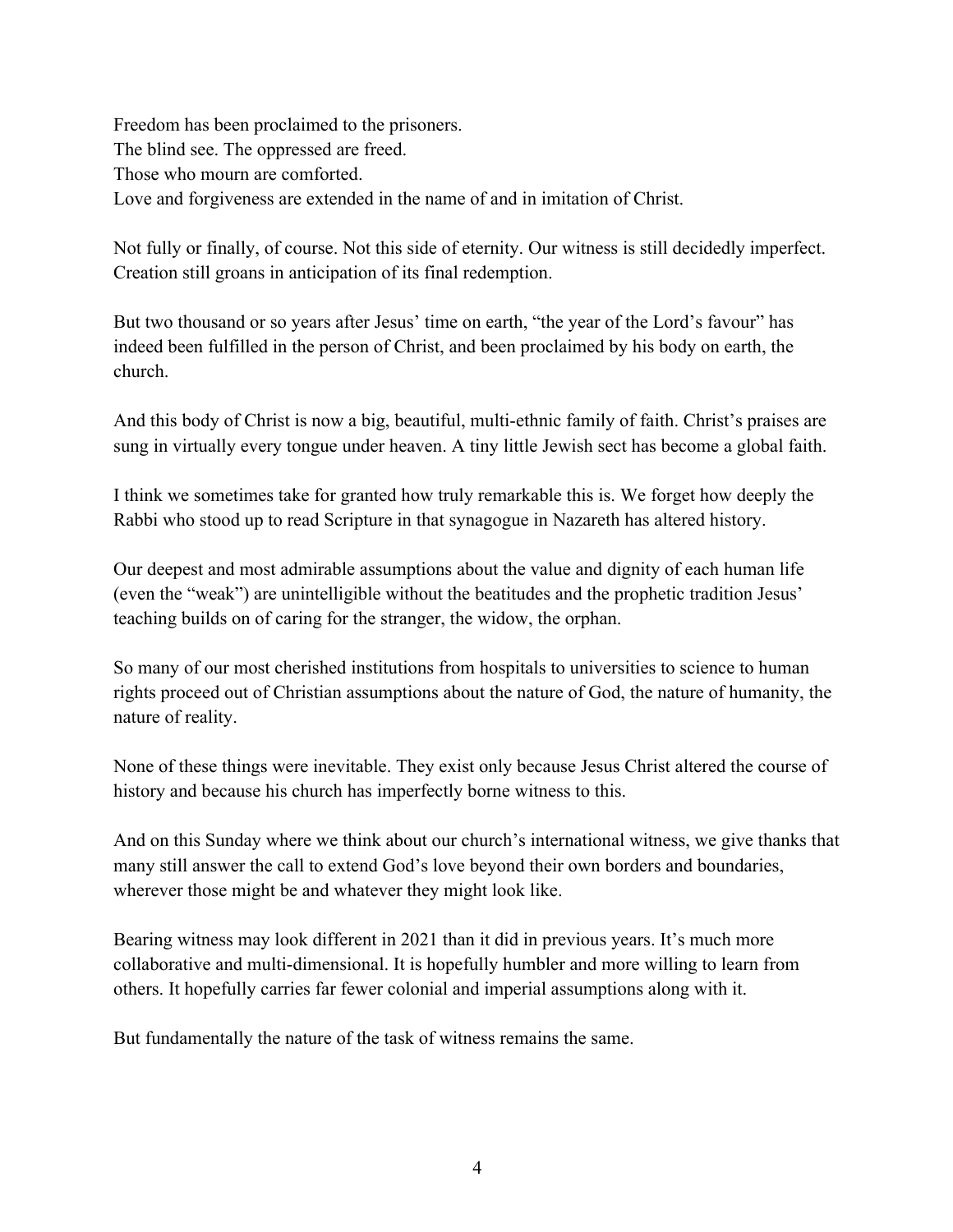Wherever and whenever, the church is called to proclaim what Jesus proclaimed in the synagogue two thousand years ago.

Good news to the poor. The year of the Lord's favour, here and now. For all.

\*\*\*

I want to end with a story. It has nothing to do with Mennonite Church Canada or International Witness, although I hope to make a few connections.

It's a story I came across this week in an essay called "Death and Forgiveness" by Joseph Keegin. $<sup>1</sup>$ </sup>

Keegin tells the story of visiting his dying father in New Mexico. His dad was a pretty terrible human being. A heroin addict, a serial philanderer, a lapsed Catholic who had long since given up on religion. He was fond of conspiracies and could be viciously cruel to everyone around him.

In his life, he had shown little interest in any of his kids, and they had returned the favour. Keegin was the only one who would have anything to do with him as he lay dying.

After his father died, Keegin found himself thinking about what it all meant and how he and his siblings would all move forward in the aftermath of such a sad ending to a sad and hurtful life. Here's what he says:

It made perfect sense that the hurt [my siblings] felt would beget anger. Why, then, couldn't I shake the sense that this account, however reasonable, was wrong? There was some crucial principle we were all missing that could have helped us overcome our animosity and frustration toward one another, that could have granted some sense of unity to our fragmented family—something, I suspected, like forgiveness. We needed to find a way to forgive our father, and each other. So, in order to figure out what forgiveness might mean, and what its origins might be, I turned—as I always do—to the books.

What follows is a tour through Greek philosophy and Buddhism. Keegin reads and reads and reads but all he can really come up with are a few thin justifications to show mercy in proportion to how it will make things better for ourselves, or advice on how to get rid of desire so as to maintain psychological and spiritual equilibrium.

<sup>1</sup> https://comment.org/death-and-forgiveness/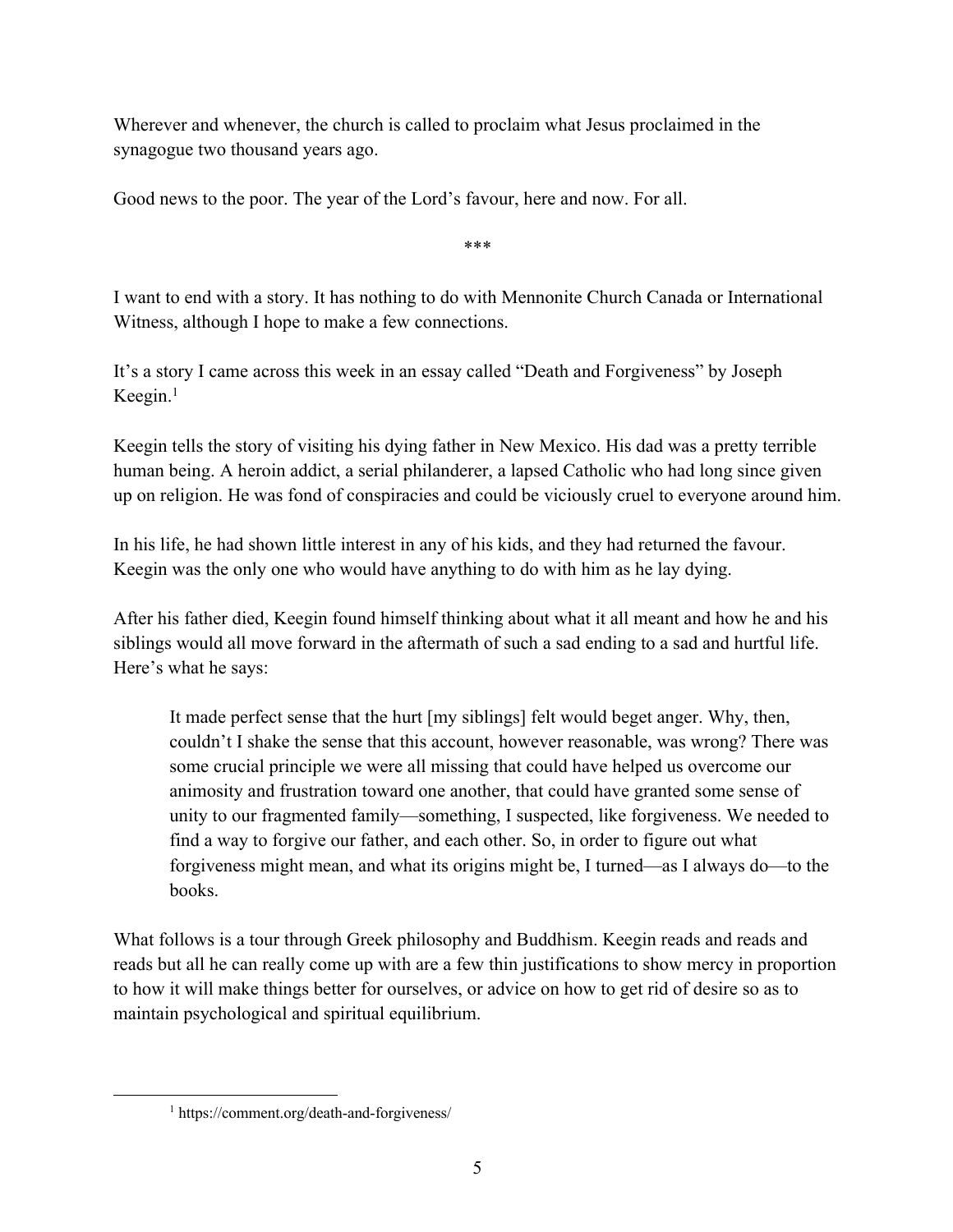He discovered that to whatever extent philosophy (western or eastern) commends anything like forgiveness, it was mostly in the service of the self.

I complained to a friend—a devout Catholic—that my search for the philosophical origins of forgiveness had come to naught. I received a puzzled look in response. "You haven't looked in the Bible?" he asked incredulously. All I could say was that it seemed too easy. I didn't really know what I meant by this except that I had always been suspicious of Christianity as being somehow too good to be true, that it papered over the real ugliness of the world with a happy message about hope and love. As far as I could tell, we are alone in a universe that is slowly dying of its own accord, and all we can do in the meantime is stitch together beautiful stories of various kinds to build a shelter for ourselves from the cold indifference of the cosmos—but the indifference of the cosmos is what is real, not the stories we tell. Religion, I believed, is cowardice, retreat; courage demands facing the facts, owning up to the meaninglessness of things. And the central doctrines of Christianity, of course, are just so implausible: God and man at the same time? What could be crazier?

Indeed.

But then Keegin reads the gospel of Luke. He encounters Jesus' teaching to love and forgive even our enemies. And he is blown away.

He is even more blown away by what Jesus *does*.

Hanging on the cross, in the process of being tortured and executed, Christ looks down onto the people responsible for his death and prays to God to forgive them. He is not ridding himself of anger to achieve spiritual tranquility; he is not trying to restore the karmic balance of the universe; he is not trying to showcase his own virtue. His concern, in the midst of his execution, is for the good of those who have wronged him. And it is entirely for their sake that he utters his prayer of forgiveness.

Keegin found forgiveness where he didn't expect it, where he didn't *want* to find it. He didn't want to be a Christian, he wanted to be a rational philosopher.

And yet, it is in Christ and no one else that he finds true forgiveness. The article ends with Keegin making his way back to church, sitting in the pews, pondering the weirdness of it all.

I can't remember exactly what I felt sitting in that pew—but I had heard, it seems, what I needed to hear. I stared at the floor for a while… But when the time came I stood…